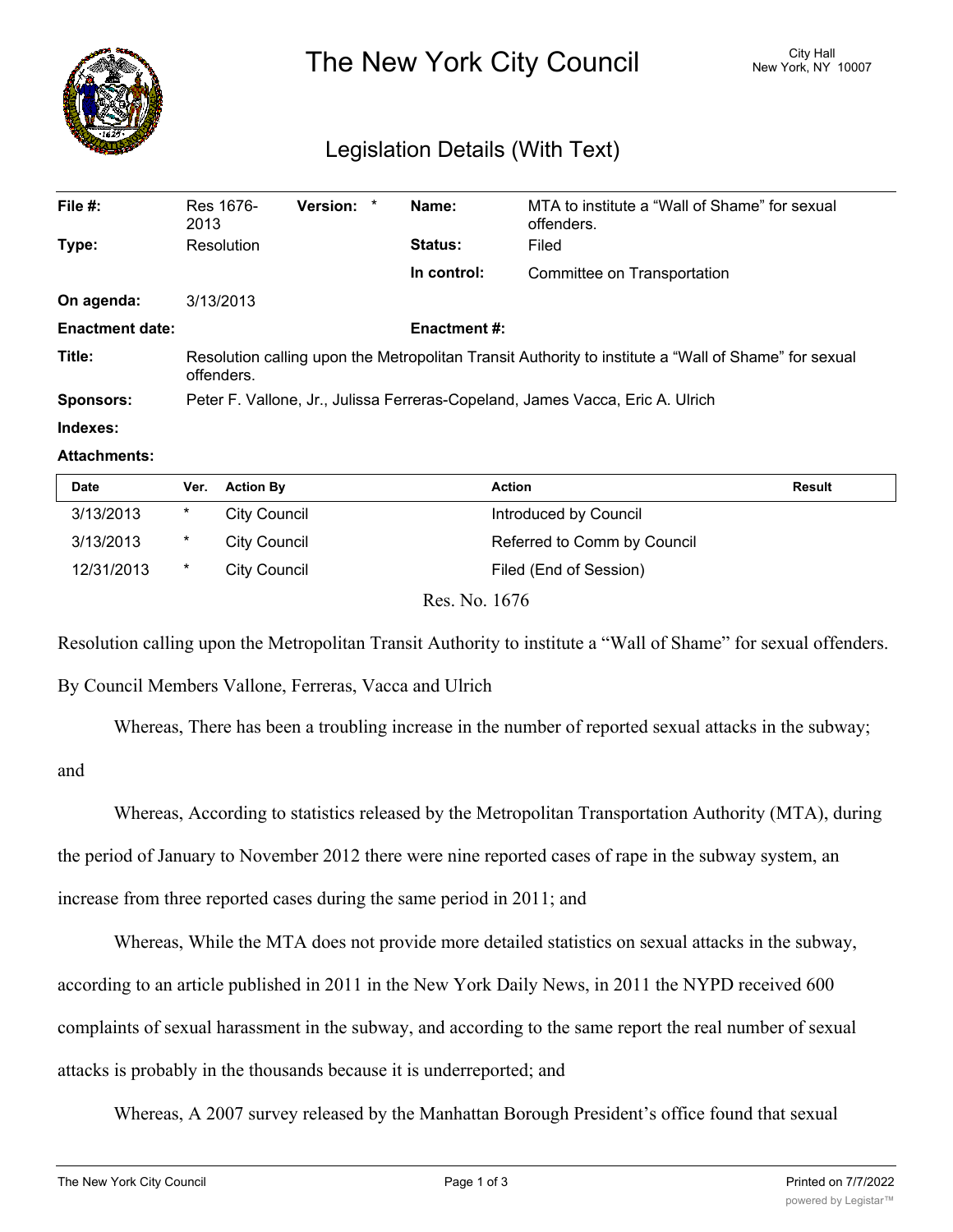## **File #:** Res 1676-2013, **Version:** \*

harassment and assault was a widespread problem on New York City subways; and

Whereas, The report titled, "Hidden in Plain Sight: Sexual Harassment and Assault in the New York City Subway System," noted that while actual statistics of sexual assault on the subway were not available, anecdotal data shows the existence of the problem; and

Whereas, The Manhattan Borough President report surveyed more than 25,000 people, and found that 63 percent of respondents reported having been sexually harassed on the subway, 10 percent of respondents reported having been sexually assaulted on the subway, and 69 percent of respondents reported feeling sexually threatened on the subway; and

Whereas, The report also found that 96 percent of those who reported being sexually harassed did not report the incident to the authorities, 86 percent of respondents who had been sexually assaulted did not report the incidents to the authorities; and

Whereas, According to New Yorkers for Safe Transit, in 2008 the MTA launched a campaign in the subway to inform riders about the dangers of sexual assaults and to make it clear that crowded trains are no excuse for inappropriate touching or conduct; and

Whereas, In addition, the MTA should post a photograph of individuals convicted of public lewdness or sexual assault in the New York City subway system, in the subway station where the individual committed the offense; and

Whereas, While public identification will not replace effective prosecution and law enforcement, it may deter further acts of sexual harassment and assault in the subway while also alerting passengers of persons to avoid; and

Whereas, Sexual assault continues to be a scourge in the subway, and is a leading quality of life issue for many New Yorkers, especially female riders on the train; now, therefore, be it

Resolved, That the Council of the City of New York calls upon Metropolitan Transit Authority to institute a "Wall of Shame" for sexual offenders.